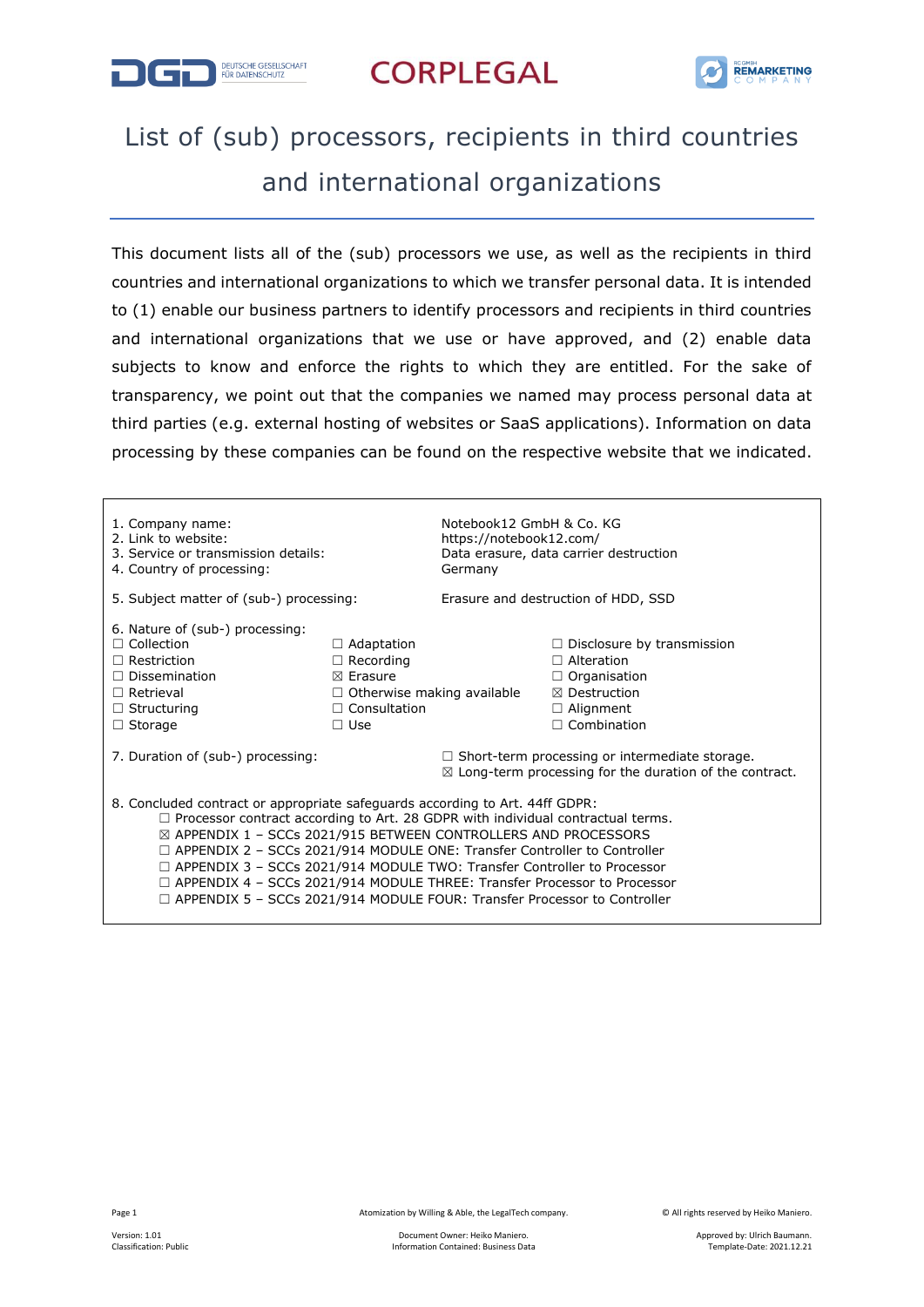



| 1. Company name:<br>2. Link to website:<br>3. Service or transmission details:<br>4. Country of processing:                                                                                                                                                                                                                                                                                                                                                                                                                                                                          |                                                                                                                                   | Amazon Web Services, Inc.<br>https://aws.amazon.com/<br>Hosting, Online-Services<br>Germany, USA |                                                                                                                                               |  |
|--------------------------------------------------------------------------------------------------------------------------------------------------------------------------------------------------------------------------------------------------------------------------------------------------------------------------------------------------------------------------------------------------------------------------------------------------------------------------------------------------------------------------------------------------------------------------------------|-----------------------------------------------------------------------------------------------------------------------------------|--------------------------------------------------------------------------------------------------|-----------------------------------------------------------------------------------------------------------------------------------------------|--|
| 5. Subject matter of (sub-) processing:                                                                                                                                                                                                                                                                                                                                                                                                                                                                                                                                              |                                                                                                                                   | Hosting of websites, applications                                                                |                                                                                                                                               |  |
| 6. Nature of (sub-) processing:<br>$\Box$ Collection<br>$\Box$ Restriction<br>$\Box$ Dissemination<br>$\Box$ Retrieval<br>$\Box$ Structuring<br>⊠ Storage                                                                                                                                                                                                                                                                                                                                                                                                                            | $\Box$ Adaptation<br>$\Box$ Recording<br>$\Box$ Erasure<br>$\Box$ Otherwise making available<br>$\Box$ Consultation<br>$\Box$ Use |                                                                                                  | $\Box$ Disclosure by transmission<br>$\Box$ Alteration<br>$\Box$ Organisation<br>$\Box$ Destruction<br>□ Alignment<br>$\Box$ Combination      |  |
| 7. Duration of (sub-) processing:                                                                                                                                                                                                                                                                                                                                                                                                                                                                                                                                                    |                                                                                                                                   |                                                                                                  | $\Box$ Short-term processing or intermediate storage.<br>$\boxtimes$ Long-term processing for the duration of the contract.                   |  |
| 8. Concluded contract or appropriate safeguards according to Art. 44ff GDPR:<br>$\Box$ Processor contract according to Art. 28 GDPR with individual contractual terms.<br>$\Box$ APPENDIX 1 - SCCs 2021/915 BETWEEN CONTROLLERS AND PROCESSORS<br>$\Box$ APPENDIX 2 - SCCs 2021/914 MODULE ONE: Transfer Controller to Controller<br>⊠ APPENDIX 3 - SCCs 2021/914 MODULE TWO: Transfer Controller to Processor<br>$\Box$ APPENDIX 4 - SCCs 2021/914 MODULE THREE: Transfer Processor to Processor<br>$\Box$ APPENDIX 5 - SCCs 2021/914 MODULE FOUR: Transfer Processor to Controller |                                                                                                                                   |                                                                                                  |                                                                                                                                               |  |
|                                                                                                                                                                                                                                                                                                                                                                                                                                                                                                                                                                                      |                                                                                                                                   |                                                                                                  |                                                                                                                                               |  |
| 1. Company name:<br>2. Link to website:<br>3. Service or transmission details:<br>4. Country of processing:                                                                                                                                                                                                                                                                                                                                                                                                                                                                          |                                                                                                                                   | Google LLC<br>Hosting, Online-Services<br>Irland, USA                                            | cloud.google.com, workspace.google.com                                                                                                        |  |
| 5. Subject matter of (sub-) processing:                                                                                                                                                                                                                                                                                                                                                                                                                                                                                                                                              |                                                                                                                                   | Hosting of websites, applications                                                                |                                                                                                                                               |  |
| 6. Nature of (sub-) processing:<br>$\Box$ Collection<br>$\Box$ Restriction<br>$\Box$ Dissemination<br>$\Box$ Retrieval<br>$\Box$ Structuring<br>⊠ Storage                                                                                                                                                                                                                                                                                                                                                                                                                            | $\Box$ Adaptation<br>$\Box$ Recording<br>$\Box$ Erasure<br>$\Box$ Otherwise making available<br>$\Box$ Consultation<br>$\Box$ Use |                                                                                                  | $\Box$ Disclosure by transmission<br>$\Box$ Alteration<br>$\Box$ Organisation<br>$\Box$ Destruction<br>$\Box$ Alignment<br>$\Box$ Combination |  |
| 7. Duration of (sub-) processing:                                                                                                                                                                                                                                                                                                                                                                                                                                                                                                                                                    |                                                                                                                                   |                                                                                                  | $\Box$ Short-term processing or intermediate storage.<br>$\boxtimes$ Long-term processing for the duration of the contract.                   |  |
| 8. Concluded contract or appropriate safeguards according to Art. 44ff GDPR:<br>$\Box$ Processor contract according to Art. 28 GDPR with individual contractual terms.<br>$\Box$ APPENDIX 1 - SCCs 2021/915 BETWEEN CONTROLLERS AND PROCESSORS<br>$\Box$ APPENDIX 2 - SCCs 2021/914 MODULE ONE: Transfer Controller to Controller<br>⊠ APPENDIX 3 - SCCs 2021/914 MODULE TWO: Transfer Controller to Processor<br>$\Box$ APPENDIX 4 - SCCs 2021/914 MODULE THREE: Transfer Processor to Processor<br>$\Box$ APPENDIX 5 - SCCs 2021/914 MODULE FOUR: Transfer Processor to Controller |                                                                                                                                   |                                                                                                  |                                                                                                                                               |  |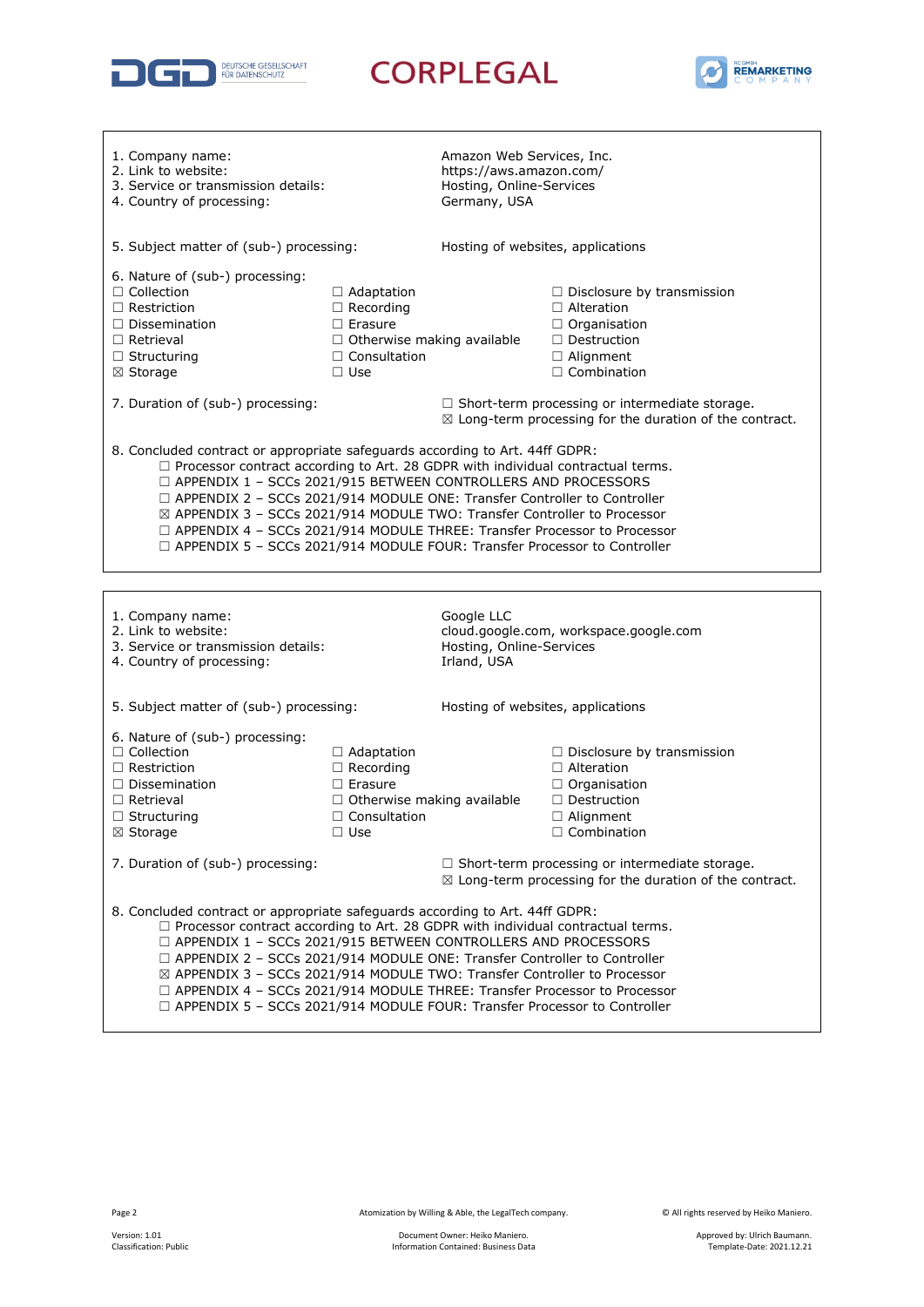



| 1. Company name:<br>2. Link to website:<br>3. Service or transmission details:<br>4. Country of processing:                                                                                                                                                                                                                                                                                                                                                                                                                                                                          |                                                                                                                                   | https://dg-datenschutz.de<br>Privacy<br>Germany                                                                             | DGD Deutsche Gesellschaft für Datenschutz GmbH                                                                                                |  |  |
|--------------------------------------------------------------------------------------------------------------------------------------------------------------------------------------------------------------------------------------------------------------------------------------------------------------------------------------------------------------------------------------------------------------------------------------------------------------------------------------------------------------------------------------------------------------------------------------|-----------------------------------------------------------------------------------------------------------------------------------|-----------------------------------------------------------------------------------------------------------------------------|-----------------------------------------------------------------------------------------------------------------------------------------------|--|--|
| 5. Subject matter of (sub-) processing:                                                                                                                                                                                                                                                                                                                                                                                                                                                                                                                                              |                                                                                                                                   | Hosting of websites, applications                                                                                           |                                                                                                                                               |  |  |
| 6. Nature of (sub-) processing:<br>$\Box$ Collection<br>$\Box$ Restriction<br>$\Box$ Dissemination<br>$\Box$ Retrieval<br>$\Box$ Structuring<br>$\boxtimes$ Storage                                                                                                                                                                                                                                                                                                                                                                                                                  | $\Box$ Adaptation<br>$\Box$ Recording<br>$\Box$ Frasure<br>$\Box$ Otherwise making available<br>$\Box$ Consultation<br>$\Box$ Use |                                                                                                                             | $\Box$ Disclosure by transmission<br>$\Box$ Alteration<br>$\Box$ Organisation<br>$\Box$ Destruction<br>$\Box$ Alignment<br>$\Box$ Combination |  |  |
| 7. Duration of (sub-) processing:                                                                                                                                                                                                                                                                                                                                                                                                                                                                                                                                                    |                                                                                                                                   | $\Box$ Short-term processing or intermediate storage.<br>$\boxtimes$ Long-term processing for the duration of the contract. |                                                                                                                                               |  |  |
| 8. Concluded contract or appropriate safeguards according to Art. 44ff GDPR:<br>$\Box$ Processor contract according to Art. 28 GDPR with individual contractual terms.<br>⊠ APPENDIX 1 - SCCs 2021/915 BETWEEN CONTROLLERS AND PROCESSORS<br>$\Box$ APPENDIX 2 - SCCs 2021/914 MODULE ONE: Transfer Controller to Controller<br>$\Box$ APPENDIX 3 - SCCs 2021/914 MODULE TWO: Transfer Controller to Processor<br>$\Box$ APPENDIX 4 - SCCs 2021/914 MODULE THREE: Transfer Processor to Processor<br>$\Box$ APPENDIX 5 - SCCs 2021/914 MODULE FOUR: Transfer Processor to Controller |                                                                                                                                   |                                                                                                                             |                                                                                                                                               |  |  |